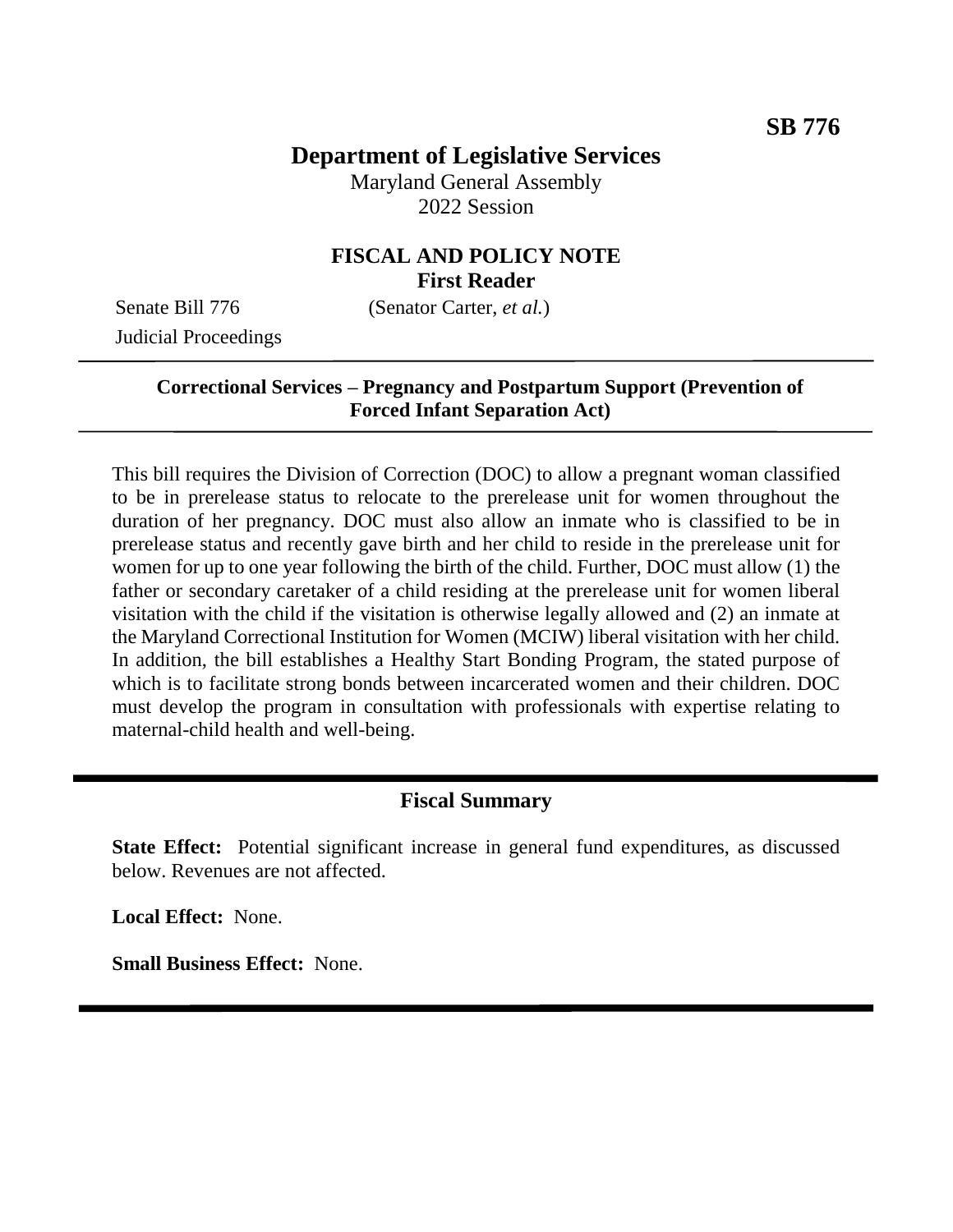# **Analysis**

### **Current Law:**

#### *Pregnant Inmates*

If a representation is made to the managing official of a State correctional facility that an inmate in the facility is pregnant and about to give birth, the managing official must make an investigation and, if the facts require, recommend through the Maryland Parole Commission that the Governor exercise executive clemency. Without notice, the Governor may parole the inmate, commute the inmate's sentence, or suspend the execution of the inmate's sentence for a definite period or from time to time.

If the Governor suspends the execution of an inmate's sentence, the managing official of the correctional facility must, in a reasonable time before the anticipated birth, have the inmate transferred from the correctional facility to another facility that provides comfortable accommodations, maintenance, and medical care under supervision and safeguards that the managing official determines necessary to prevent the inmate's escape from custody. The managing official must also require the inmate to be returned to the correctional facility as soon after giving birth as the inmate's health allows.

Chapter 212 of 2014 requires that the medical professional responsible for the care of an inmate determines when the inmate's health allows the inmate to be returned to a correctional facility after giving birth.

If a representation is made to the managing official of a local correctional facility that an inmate in the custody of the managing official is pregnant, the managing official may (1) before the anticipated birth, have the inmate transferred from the local correctional facility to another facility that provides comfortable accommodations, maintenance, and medical care under supervision and safeguards that the managing official determines necessary to prevent the inmate's escape from custody and (2) return the inmate to the local correctional facility as soon after giving birth as the inmate's health allows, as determined by the medical professional responsible for the care of the inmate.

Chapters 827 and 828 of 2018 require each State and local correctional facility to have a written policy in place regarding the medical care of pregnant inmates, as specified. The managing official of a correctional facility must provide the required written policy to an inmate at the time of a positive pregnancy test result. The Maryland Commission on Correctional Standards must review each correctional facility's policy during regular inspections.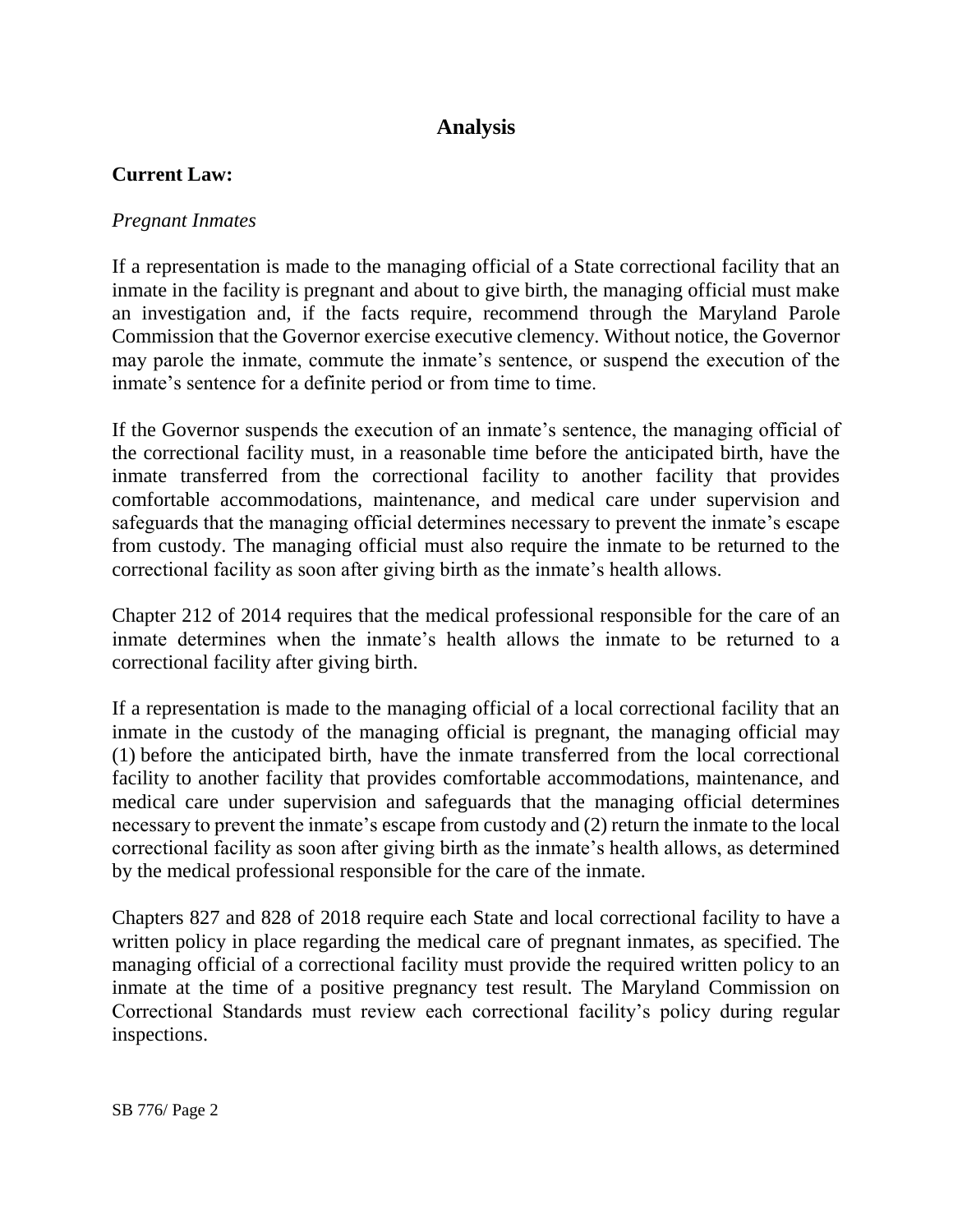#### *Prerelease Unit for Women*

Chapter 16 of 2021 requires the Commissioner of Correction within the Department of Public Safety and Correctional Services (DPSCS) to operate a comprehensive rehabilitative prerelease unit for women that is a separate structure in which specified services are provided, has security features for specified female inmates, and matches security level on a validated gender-responsive risk measure. DPSCS must (1) identify a location, as specified, acquire property, and design a site plan for the unit by June 1, 2021; (2) begin construction or renovation of the facility by September 1, 2021; and (3) begin operating and providing services in the facility by June 1, 2023.

The five-year *Capital Improvement Program* introduced with the Governor's proposed fiscal 2023 capital budget does not include funding for a prerelease unit for women.

**State Expenditures:** The bill may result in a significant increase in general fund expenditures for DPSCS.

DPSCS currently operates a baby bonding program at MCIW that allows liberal visitation between mother and child for eligible participants; however, it is unclear if the program satisfies the bill's intent with respect to the Healthy Start Bonding Program.

In addition, although DPSCS is required to operate a separate comprehensive rehabilitative prerelease unit for women, the unit is still in the initial planning stages, and construction is not expected to be completed for three to four years. Once the prerelease unit is built, in order to fully implement the bill, DPSCS needs additional equipment and staff with expertise relating to maternal-child health and well-being (including social workers and nutritionists for infants). In addition, DPSCS needs to modify contracts with medical vendors in order to provide pediatric services for infants. Although the total number of staff and types and amount of equipment needed to implement the bill cannot be reliably estimated at this time, costs are anticipated to be potentially significant.

## **Additional Information**

**Prior Introductions:** None.

**Designated Cross File:** HB 454 (Delegate Lopez) - Judiciary.

**Information Source(s):** Department of Human Services; Department of Public Safety and Correctional Services; Department of Legislative Services